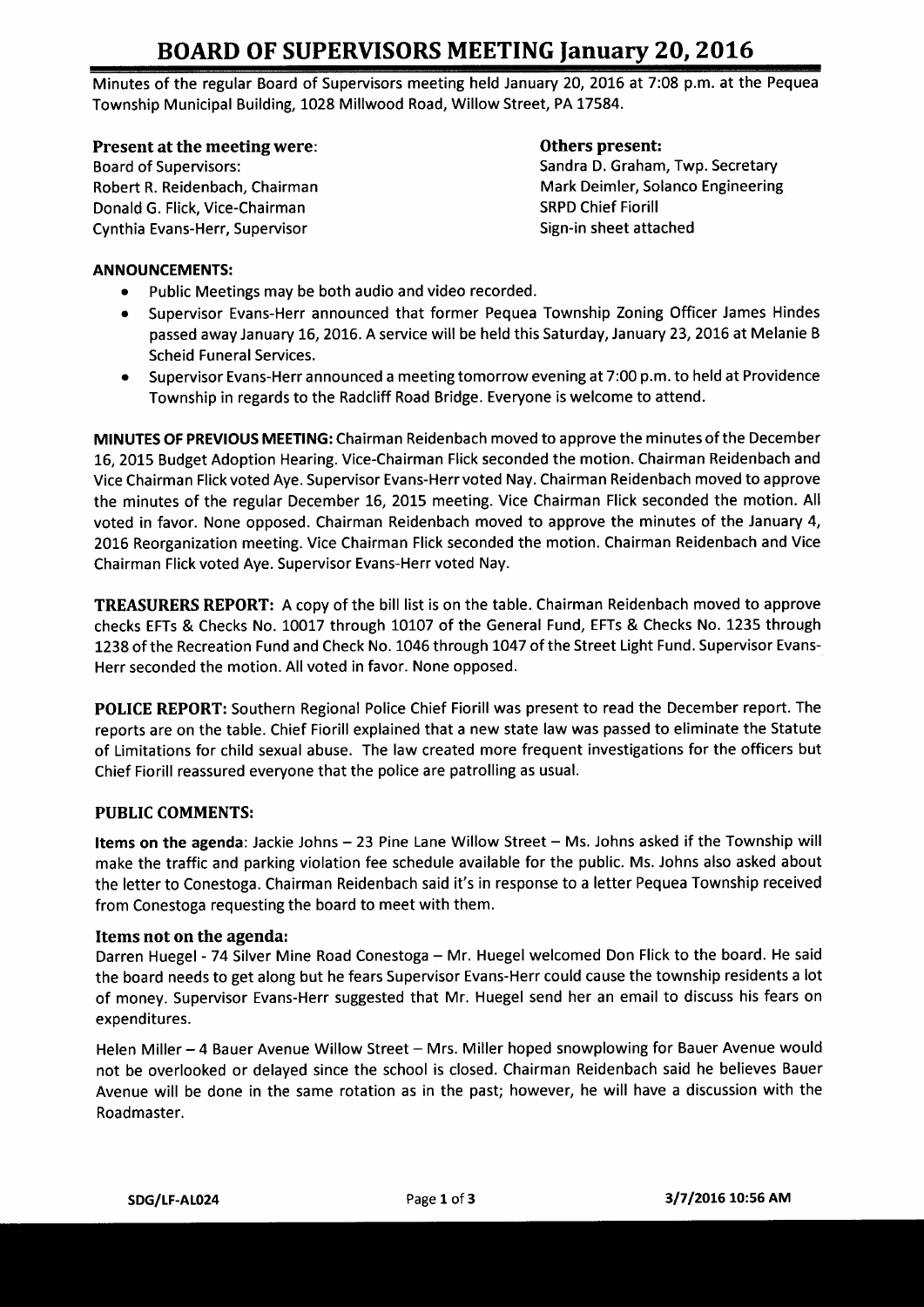# BOARD OF SUPERVISORS MEETING January 20, 2016

Earl Houghton — 339 Pleasant View Drive Willow Street — Mr. Houghton wanted to know if Pequea Township has an ordinance for door-to-door solicitation. Chief Fiorill said he agreed to write <sup>a</sup> solicitation and a nuisance house ordinance for Conestoga and Pequea Townships. He will present it to the board as soon as he has it ready.

Jackie Johns— 23 Pine Lane Willow Street— Ms. Johns said she has always received <sup>a</sup> list of appointments, board members and their contact information, but she hasn't received the list and hopes it will be available soon. The secretary stated the information Ms. Johns is requesting is listed on the Township web-site and on the bulletin board outside. She also wanted to know if the Township is considering an energy audit as she said she has mentioned this in the past. Ms. Johns said that her impression of <sup>a</sup> liaison is to receive information and pass it on to all board members but she has heard some information is filtered or not passed on at all. She hopes the board will take their liaison positions seriously. Ms. Johns said there was mention that she was looking in one of the township windows but has no need to do so since she has a key to the building. Vice Chairman Flick said he told the staff someone pulled along the building but he didn't say who it was. Ms. Johns said the board should listen and consider public comments because it appears to her that decisions are made on the topics before the meetings. She also wanted to know who to call with Township questions. She was told she could call the Township or any of the Supervisors. Ms. Johns wanted to know why she didn't know the Chief of Police received a salary increase until after it occurred.

Ken Adams— 39 Cobblestone Drive— Pleaded with the Board of Supervisors to keep things professional.

# OLD BUSINESS:

### NEW BUSINESS:

- 1. Floodplain Management Ordinance and Floodplain Zoning Ordinance Amendments-
- Mark Deimler explained that the draft of the county wide amended floodplain maps will go into effect on April 5, 2016. To comply with the new maps and regulations, Mark Deimler has prepared amendments to remove floodplain language from the zoning ordinance and create a stand- alone Floodplain Management Ordinance.
- 2. Zoning Ordinance Amendments, Driveway Ordinance and Road Ordinance Amendments-
- Mark Deimler said the Driveway and Road Ordinance amendments are related to the Saldo and are not complicated or costly and will require an advertised hearing and board action only. The zoning amendments will have to go through the typical MPC process and will take longer. The focus is on meeting the April 5, 2016 Floodplain deadline. Chairman Reidenbach moved to authorize the Township Engineer to coordinate the preparation of the required floodplain Management Ordinance and all necessary amendments to the Pequea Township Zoning Ordinance related to floodplains( item 1). Supervisor Evans-Herr seconded the motion. All voted in favor. None opposed. Chairman Reidenbach moved to authorize the Township Engineer to coordinate the preparation of the required amendments necessary in preparation to adopting the Pequea Township Subdivision and Land Development Ordinance (item 2). Vice Chairman Flick seconded the motion. All voted in favor. None opposed.
- 3. Resolution No. 2016, Establishing and adopting <sup>a</sup> schedule of fees and fines to be imposed for violation of Ordinance No. 187-2016 pertaining to regulation of traffic, parking and stopping and standing of vehicles in the township - Chairman Reidenbach moved to adopt Resolution No. 433-2016 establishing and adopting a schedule of fees and fines to be imposed for violation of Ordinance No. 187-2016 pertaining to the regulation of traffic, parking and stopping and standing of vehicles in the township. Vice Chairman Flick seconded the motion. Chairman Reidenbach withdrew his motion. Supervisor Evans- Herr moved to adopt Resolution No. 433- 2016 establishing and adopting <sup>a</sup> schedule of fees and fines to be imposed for violation of Ordinance No. 187-2016 pertaining to the regulation of traffic and to amend Pequea Township Fee Schedule. Vice Chairman Flick seconded the motion. All voted in favor. None opposed.
- 4. Letter to Conestoga Township—Chairman Reidenbach said the letter from Conestoga requested <sup>a</sup> meeting with Pequea to discuss reviewing the Articles of Agreement. Chairman Reidenbach wished to respond to Conestoga with <sup>a</sup> letter stating Pequea declined their request but supported the Police Commission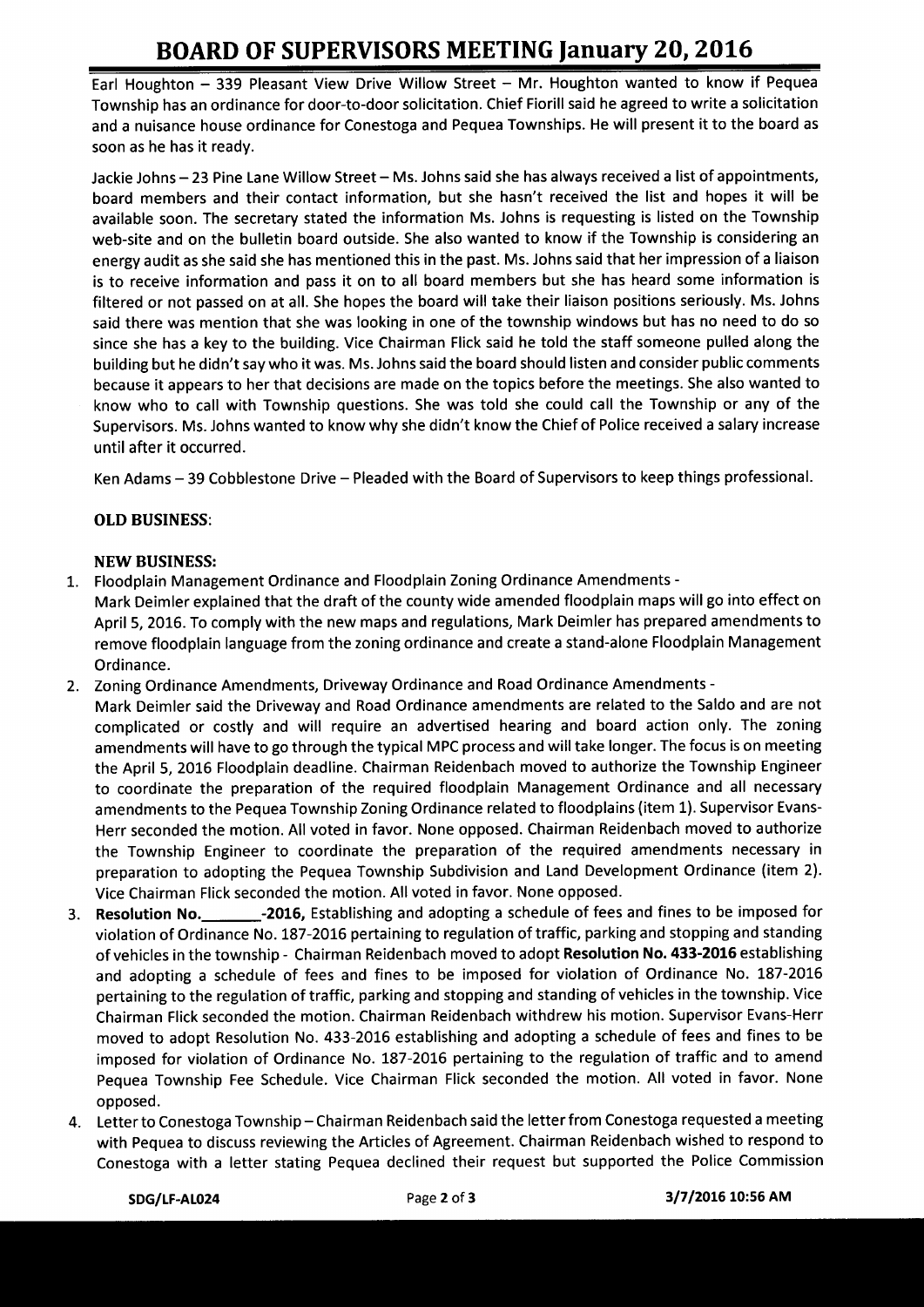# BOARD OF SUPERVISORS MEETING January 20, 2016

Representatives to meet and return the matter to the board for discussion. Chairman Reidenbach moved to send the letter as read to Conestoga at the secretary's earliest convenience. Vice Chairman Flick seconded the motion. Supervisor Evans-Herr expressed her disapproval of the letter and strongly suggested that the members of the board meet with Conestoga. Police Chief Fiorill said the commission was created to remove the politics from the police department. He firmly agreed the best course of action would be to have the Police Board Commission and the Township Police Commission Representative discuss at SRPC meeting and report back to the board of supervisors. Vice Chairman Flick retracted his second. Chairman Reidenbach urged passage of the letter indicating Conestoga deserves <sup>a</sup> response. Motion died due to lack of second.

# OTHER TOPIC OF DISCUSSION:

Vice Chairman Flick asked to add a topic to this evening's agenda. He recommended Pequea Township modify the Police Commission payment schedule for February and March. Chairman Reidenbach moved to make a onetime advance and release February and March payments on the next check run to the SRPD and then return to the monthly cycle in April. Supervisor Evans- Herr seconded the motion. All voted in favor. None opposed.

Vice Chairman Flick asked to add another topic to the agenda. He addressed an issue that was presented to him by Supervisor Evans-Herr in regards to Chief Fiorill receiving a pay increase that she had no knowledge of. Chief Fiorill explained to Supervisor Evans- Herr that the Police Commission held an executive meeting and agreed to the Chiefs request to forfeit his \$10,000.00 pension funds due to him in order to save the Township funds in exchange for <sup>a</sup> three percent raise.

# DEPARTMENTAL REPORTS:

Road Crew— Report on file. Zoning/Code Officer  $-$  Report on file. Southern Regional Police Department—Monthly report on table Southern Regional Police Commission- Chairman Reidenbach Southern Lancaster County Inter-Municipal Council—Supervisor Evans- Herr Emergency Management Pequea Township Zoning Hearing Board — Meeting held December 1, 2015. Next meeting scheduled January 5, 2015 - reorganizational meeting ADVISORY BOARD REPORTS: Pequea Township Planning Commission — Meeting held November 16, 2015. Next meeting scheduled December 30. (if needed)

MEETING ADJOURNED at 9:00 p.m.

Respectfully,  $L$ andre  $D$ 

Sandra D. Graham, Township Secretar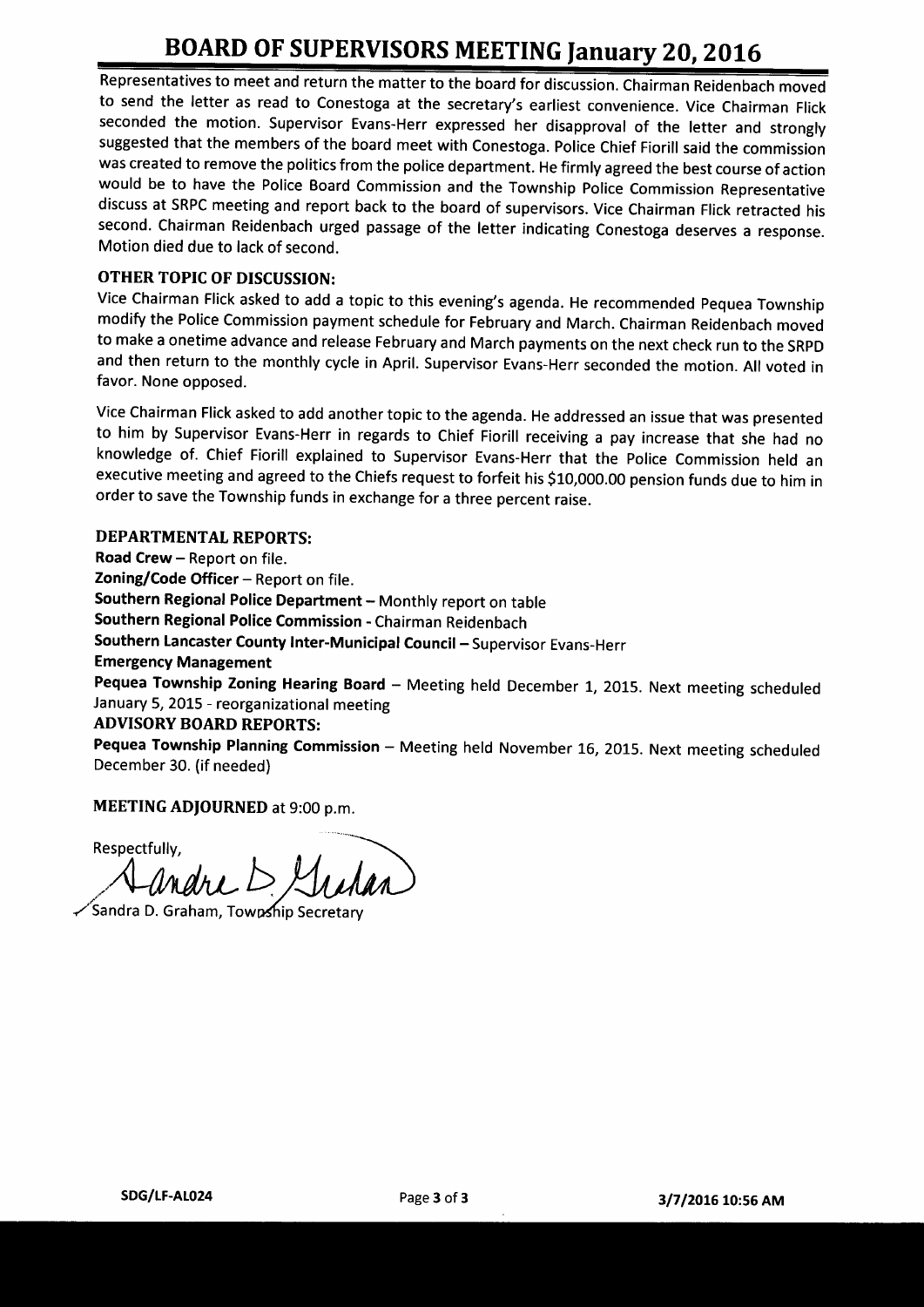# SOUTHERN REGIONAL POLICE COMMISSION Meeting Minutes Tuesday, December 8, 2015

The Southern Regional Police Commission (SRPC) meeting was held at the Conestoga Volunteer Fire Company. SRPC members attending were: Craig Eshleman, Conestoga Twp Supervisor/SRPC Chairman; Robert Reidenbach, Pequea Twp Supervisor/SRPC Vice-Chairman; Robert Hershey Jr, Civilian Representative, Conestoga Twp; and Chief John Fiorill, SRPD.

## Attendance: Jill Kelley, John Berry.

Public meetings may be both audio and video recorded.

The SRPC monthly meeting convened at 7:02 PM. 6 people total were in attendance.

Discussion by Chief Fiorill and SRPC and John Berry (CT BOS) explaining correction to previously submitted SRPD budget. Reminder by Chief the SRPC is separate entity but SRPD budget questions should be addressed at SRPC meeting or contact Chief in his office at any time. Always at discretion of SRPC to accept budget after October 1, due to unavailability of rate information( mainly health care) and estimates for 2016. Budget forwarded to SRPC members October 4/5, 2015, prior to submission to township supervisors in October.

#### Announcements: None

Approval of Minutes: Motion by Mr. Hershey to approve the November 10, 2015, SRPC monthly meeting minutes. Second by Mr. Eshleman. Motion carried.

#### Treasurer's Report: (Mr. Hershey)

For November 11, 2015, through December 8, 2015: Payroll transactions were 50, 838. 52. Vendor expenses were \$20,020. 81. Total liabilities and equities were 147, 543. 00. Checking/Savings Balance was \$ 149, 687. 13. Motion by Mr. Eshleman to approve the November 10, 2015, report. Second by Mr. Hershey. Motion carried.

#### Old Business:

1) Pequea Township Parking Ordinance/Tickets - Mr. Reidenbach reported ordinance was not adopted by Pequea BOS at November meeting due to a technicality. Plan to review at January meeting after another legal review and is re-advertised. Pequea will provide Conestoga with ordinance for adoption for SRPD consistency.

2) Noise and Solicitation Ordinances - Noise ordinance in place. Chief expects work on both solicitation and nuisance house ordinances in January.

3) Corrected SRPD budget has been submitted by Chief Fiorill to both townships. Increase limited to . 56%. ( Draft budget submitted to SRPC and each township in October).